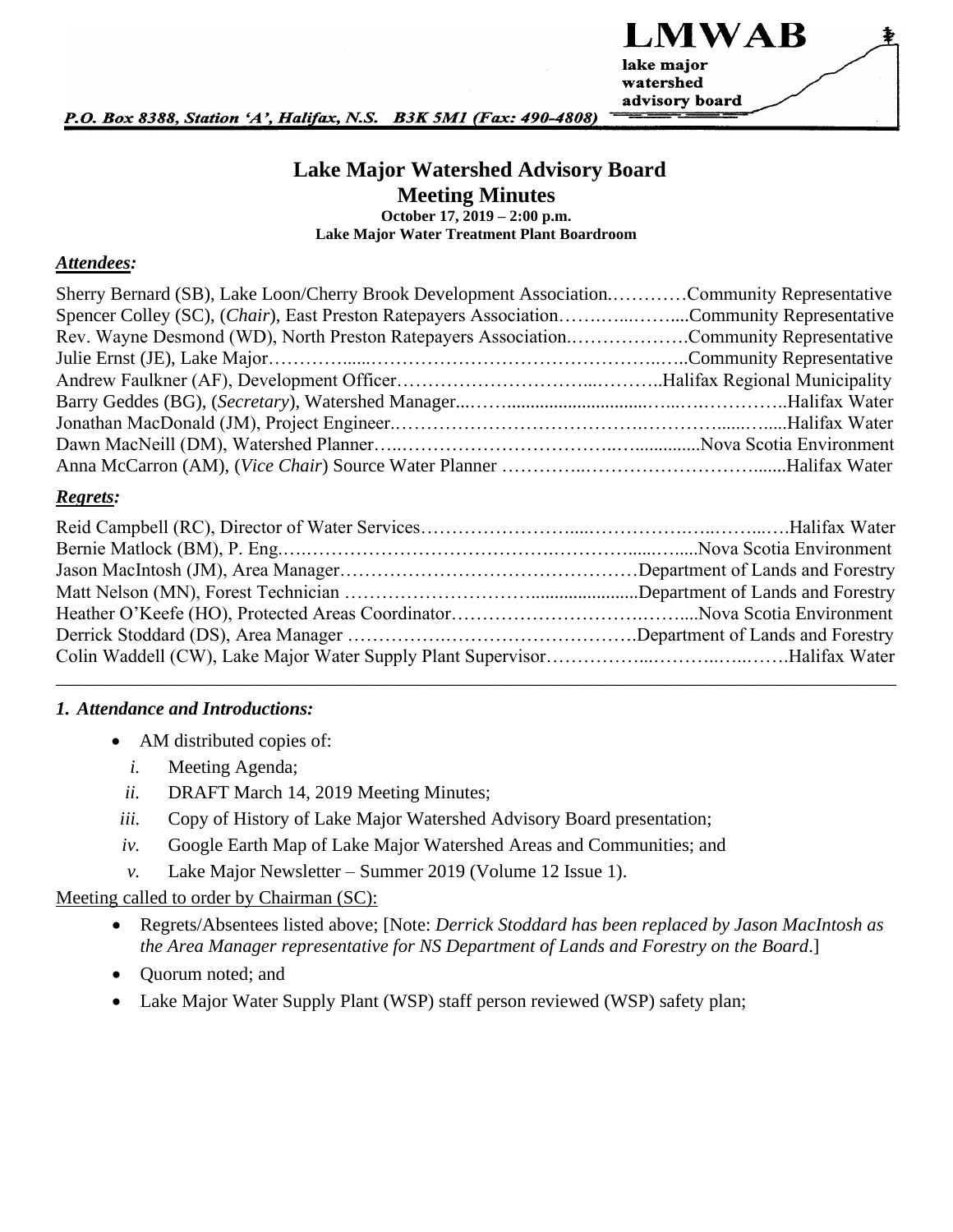## **Moved by BG to approve March 14, 2019 Meeting Minutes as circulated; seconded by JE; all in favour.**

### *3. Old Business:*

- **a. Dams Updates (JM):**
	- *i.* Lake Major Dam:
	- status of construction:
		- o structure and all concrete work are complete;
		- o all restoration between the old and new dams is complete, except on the banks where the willows will be planted, which must wait until November because they need to be dormant when planted; that will be done in the next 2-3 weeks;
	- some of the electrical and control systems for the sluice gates and fish ladder weirs are still being worked on; they can be moved manually, but once the electrical system is installed through the control program these parts will move automatically;
	- next steps:
		- o conduct commissioning and verification testing to ensure everything works;
		- contractor stamp of completion, whereby the warranty is good for two years;
	- a little behind, but only 5% of the project remains after electrical is complete;
	- ensure dam functions for its intended purpose.

**Q**: *What is the projected completion date? (JE)*

**A**: Another week of conduit work is needed, then hydroseeding, which is the last piece of the project, which will be completed in mid-late November.

**Q**: *Any more truck traffic or excavation? (JE)*

**A**: The only excavation work left to do is to remove and hydroseed the temporary road.

**Q**: *Will the road that used to go up to the neighbours be removed? The other exit to the Lake Major Road from the lower driveway is dangerous because of the incline. (JE)*

**A**: Yes. The road will be removed. (JM)

**A**: A hidden driveway sign could be installed to warn oncoming traffic. (BG)

JE agreed that this would be a good solution.

**Q**: *AF was asked if he could determine who the request would need to go through. (BG)* **A**: Yes, he could investigate this. (AF)

### **Action: AF to determine who could find out about a sign to warn oncoming traffic.**

**Q***: Is anything else needed for the old dam? (DM)* **A**: No. The old dam is gone completely. (JM)

- *ii.* East Lake Dam:
- Two structures; a concrete spillway and an earthen embankment dam;
- in 2018, Halifax Water was asked to do a performance assessment because the earthen dam is leaking through the structure, a sign there is something wrong with it;
- hired a contractor with dam rehabilitation experience to assess the dam this summer;
- waiting for final report to determine the best value for each option before we decide.

**AF**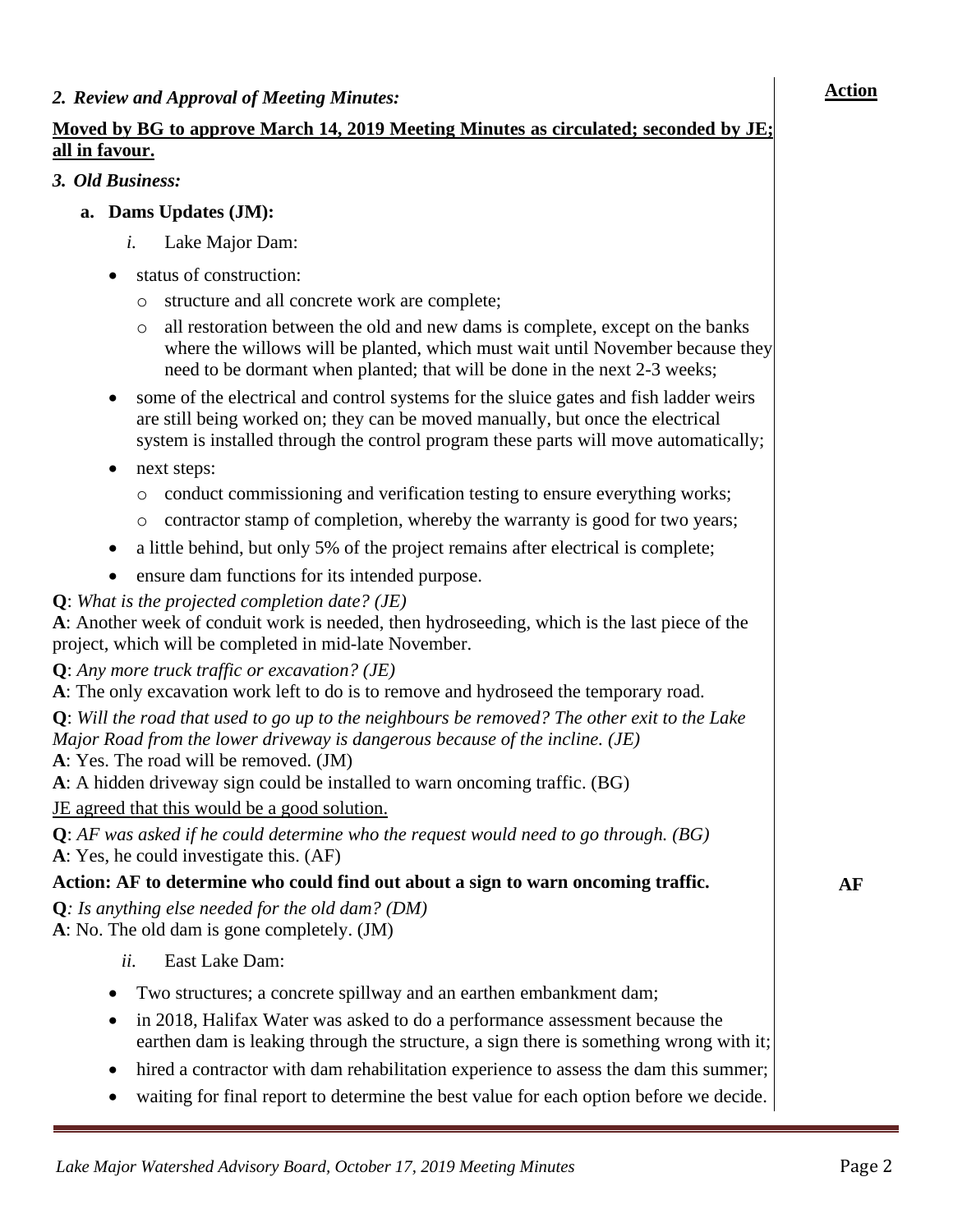| $Q$ : Is one of more concern that the other? (DM)<br>A: No. Need to determine whether to replace or rehabilitate it, based on the best value, which<br>will be a high-level decision.                                                                                                                              | <b>Action</b> |
|--------------------------------------------------------------------------------------------------------------------------------------------------------------------------------------------------------------------------------------------------------------------------------------------------------------------|---------------|
| the dams only give us access to a third of the storage that is under our control.<br>$\bullet$<br>Because the channel up to the dam is so deep, there is still water up to the structure;                                                                                                                          |               |
| report should be ready by early October;<br>٠                                                                                                                                                                                                                                                                      |               |
| the condition of the dam places no risk to public safety or the drinking water supply.<br>$\bullet$                                                                                                                                                                                                                |               |
| AM to circulate a map to the membership showing the game sanctuary, Wilderness Area and<br>Protected Area boundaries to illustrate where they overlap.                                                                                                                                                             | Complete      |
| b. Lake Major Regulations:                                                                                                                                                                                                                                                                                         |               |
| On-site Sewage Disposal Systems (OSSDS) (AF):<br>i.                                                                                                                                                                                                                                                                |               |
| DM provided some background on the topic:<br>$\bullet$                                                                                                                                                                                                                                                             |               |
| municipalities may be notified of OSSDS approvals or notification from NSE;<br>$\circ$<br>the question is whether HRM is signed up for these and if not do they want to be;                                                                                                                                        |               |
| as far as AF knows, yes, HRM is being notified;<br>O                                                                                                                                                                                                                                                               |               |
| Halifax Water would like HRM to notify them or share with them the NSE email<br>$\circ$<br>that an OSSDS is being approved or installed inside the PWA;                                                                                                                                                            |               |
| Q: Who owns the information? If NSE has disseminated the information to HRM, is HRM                                                                                                                                                                                                                                |               |
| permitted to do circulate it. Is this a FOIPOP issue? (AF)<br>A: Halifax Water is, by PWA regulation, supposed to be notified when OSSDS are installed in<br>the PWA. (BG)                                                                                                                                         |               |
| $Q:$ If the notifications are already being generated, can Halifax Water just be added to the list?<br>(AF)                                                                                                                                                                                                        |               |
| A: DM will find out whether Halifax Water can be added to the list. It would need to be a<br>generic email address, so the message is still sent to the agency, regardless of who the<br>responsible individual happens to be.                                                                                     |               |
| AF will check into whether HRM was aware that they can receive notification of OSSDS<br>notifications and approvals.                                                                                                                                                                                               | Complete      |
| Action: Halifax Water will consider how it will accept notification of OSSDS approvals<br>and notifications via the generic email address.                                                                                                                                                                         | <b>BG</b>     |
| Swimming in Long Lake:<br>ii.                                                                                                                                                                                                                                                                                      |               |
| BG displayed the location of the swimming hole on Google Maps;                                                                                                                                                                                                                                                     |               |
| a request to change the regulations to allow swimming in Long Lake requires a letter<br>٠<br>to the utility (Halifax Water) from the North Preston Ratepayers Association<br>(NPRA) describing which part of the lake it would like to be accessible to<br>swimming; (BG said he could help with the description); |               |
| parking and landownership also need to be considered;<br>$\bullet$                                                                                                                                                                                                                                                 |               |
| <b>Q</b> : Will it be a public swimming hole?                                                                                                                                                                                                                                                                      |               |
| Discussion:                                                                                                                                                                                                                                                                                                        |               |
| How would swimming be policed if only community members may swim there;<br>it must be specifically written as such in the regulations;<br>٠                                                                                                                                                                        |               |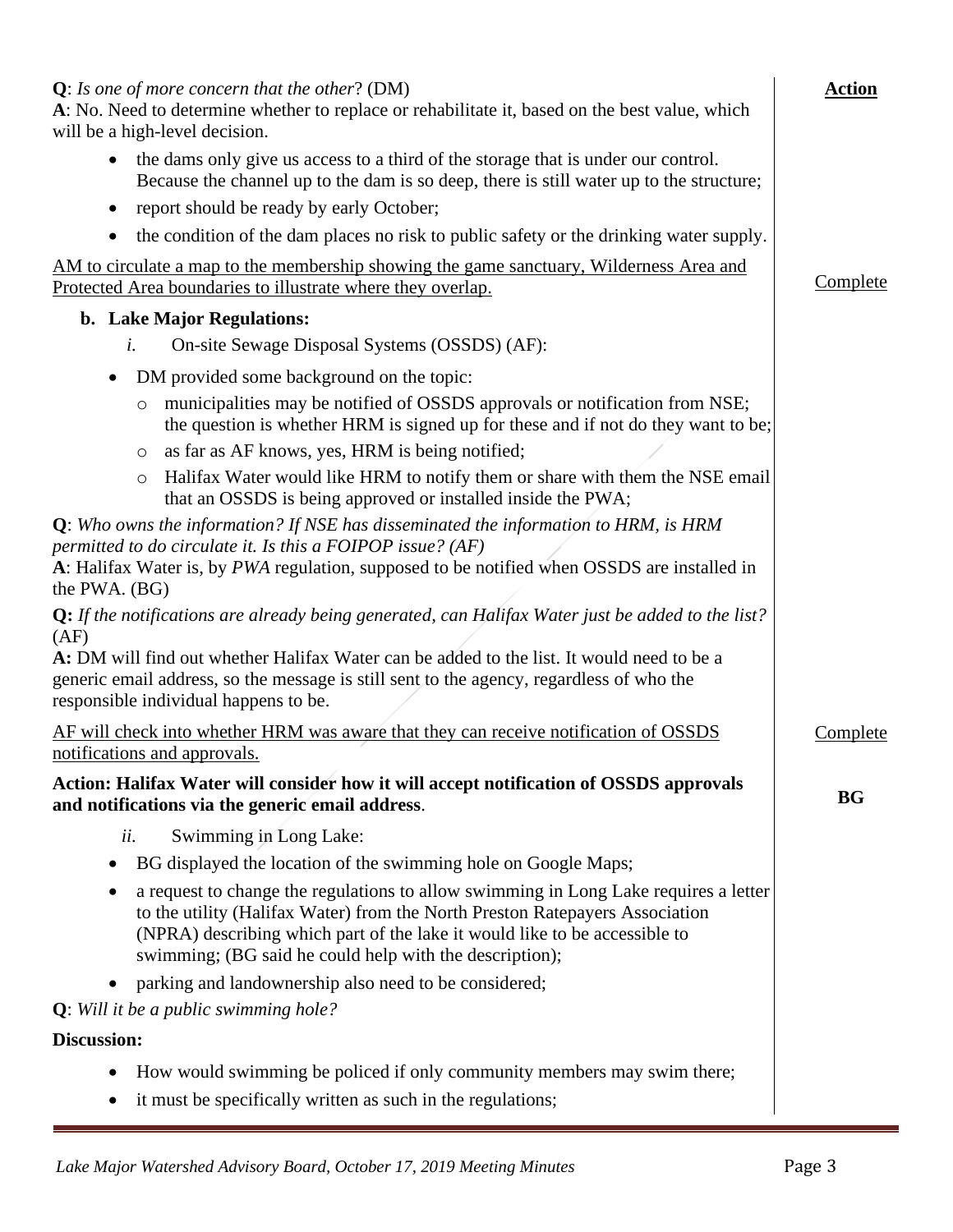| the community still perceives that water rights were taken away and given to<br>everyone;                                                                                                                                                                                     | <b>Action</b>                     |
|-------------------------------------------------------------------------------------------------------------------------------------------------------------------------------------------------------------------------------------------------------------------------------|-----------------------------------|
| $Q$ : It's Long Lake that you want to have access to swimming to, correct? (AM)<br>A: Yes. (WD)                                                                                                                                                                               |                                   |
| A letter from the NPRA needs to say that the community wants to swim in Long<br>$\bullet$<br>Lake and to identify where in the Lake to permit swimming.                                                                                                                       |                                   |
| The questions considered would be, how does this impact the public, and/or water<br>quality?                                                                                                                                                                                  |                                   |
| In order to change the regulations public consultation would be required.<br>$\bullet$                                                                                                                                                                                        |                                   |
| Action: WD will go back to the North Preston Ratepayers Association to discuss writing a<br>letter requesting designating a swimming area in Long Lake. The letter must be addressed<br>to Halifax Water, who would circulate it to the Board members for review and comment. | <b>WD/Halifax</b><br>Water        |
| WD to discuss access to Long Lake and private property at the next NPRA meeting.                                                                                                                                                                                              | In progress                       |
| c. North Preston Recreational Field Update:                                                                                                                                                                                                                                   |                                   |
| A portion of the property where the water reservoir is, purchased by Halifax Water<br>3-4 years ago, was given to the community for the purpose of a recreational field;                                                                                                      |                                   |
| the regulations say an approved erosion and sedimentation control plan (ESCP) must<br>$\bullet$<br>be provided along with the plan to conduct landscaping in the watershed area;                                                                                              |                                   |
| NSE to provide a copy of the ESCP to Halifax Water.<br>$\bullet$                                                                                                                                                                                                              |                                   |
| Keep on the agenda until the inspection and compliance issue has been resolved.                                                                                                                                                                                               | Complete                          |
| Action: remove from agenda.                                                                                                                                                                                                                                                   | AM                                |
| d. Municipal (sewer) service extension in Lake Loon/Cherry Brook:                                                                                                                                                                                                             |                                   |
| If a community wants municipal sewage, it is a community initiative, usually<br>$\bullet$<br>initiated through the Councillor – a champion who puts the motion on the floor –<br>who gets the ball rolling and directs staff to do a report and investigate the issues;       |                                   |
| the LMWAB could support this initiative in a letter to HRM and Halifax Water,<br>$\bullet$<br>since it is in the Board's best interest with respect to water quality for there to be a<br>municipal wastewater (sewer) treatment system;                                      |                                   |
| the notion of extending municipal sewer services to the area was based on<br>٠<br>consideration to include services to Bundy Lane in its development application and<br>concept plan;                                                                                         |                                   |
| the community is concerned how much a new sewer system would cost residents;<br>$\bullet$                                                                                                                                                                                     |                                   |
| an engineering study would determine the range of costs and how to pay for it $-$<br>٠<br>from the general taxpayer to the original homeowner;                                                                                                                                |                                   |
| Q: Would it be worth asking Halifax Water to do a presentation to the Cherry Brook community<br>to help the community decide whether to ask for a feasibility study? ( $BG$ )<br>A: The community is not opposed to looking at this, it is just the cost factor. (SB)         |                                   |
| Action: Halifax Water to contact SB about a presentation to the Cherry Brook community<br>to provide a better understanding on what is entailed in municipal sewage system<br>development.                                                                                    | <b>Halifax</b><br><b>Water/SB</b> |
| Action: The Board supports sending a letter to HRM and Halifax Water, at the request of                                                                                                                                                                                       |                                   |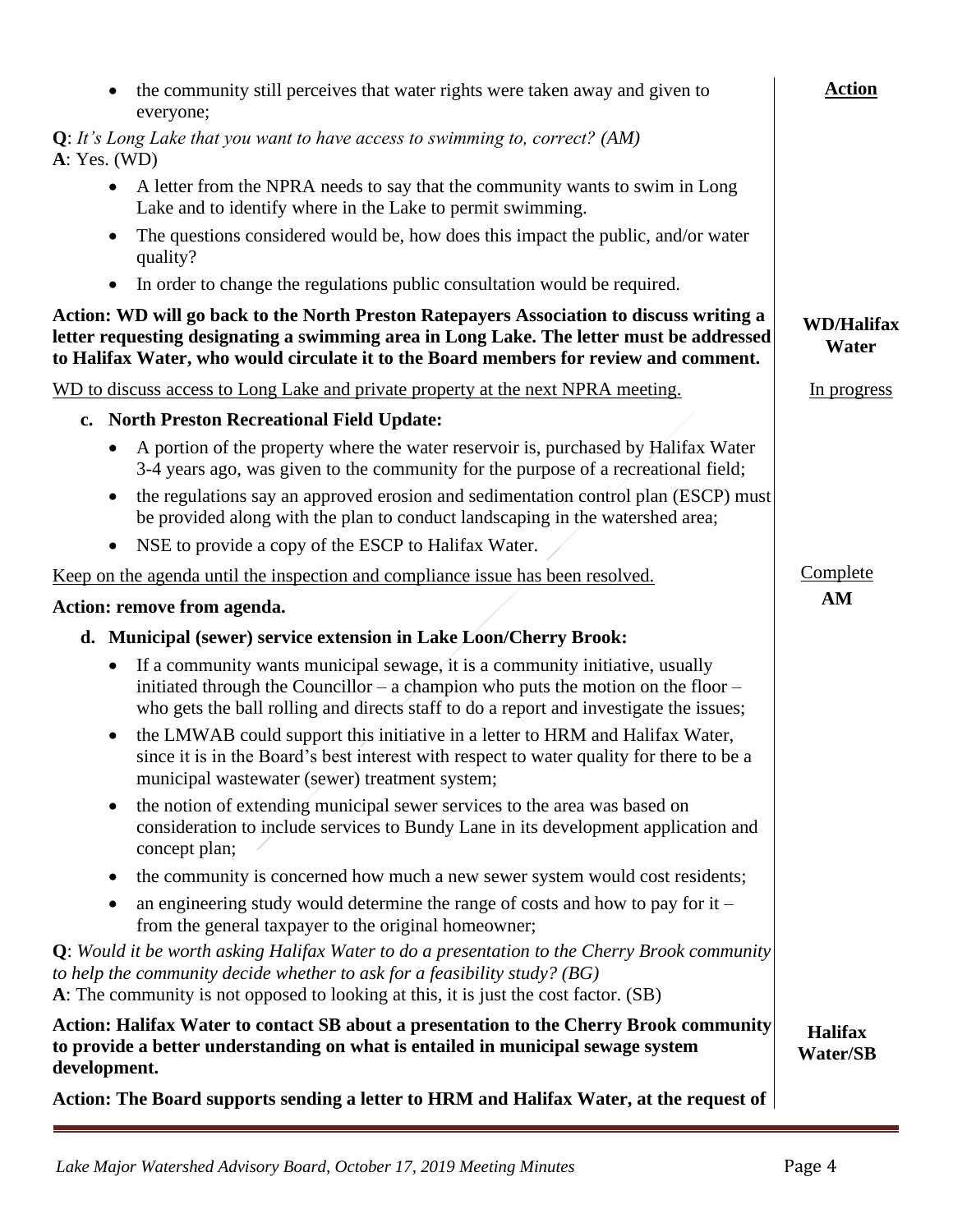*Lake Major Watershed Advisory Board, October 17, 2019 Meeting Minutes* Page 5

#### **the Cherry Brook Development Association, in support of extending municipal services into the Lake Loon/Cherry Brook area of the watershed, as a means of reducing the risk of contamination to the water supply from On Site Sewage Disposal Systems.**

### *4. New Business:*

- **a. Nova Scotia Lands Montague Mines Remediation:**
	- BG displayed the Montague Road Mines (MM) area on Google Maps;
	- landowners consist of Crown Land, HRM and private landowners;
	- MM was identified as one of two toxic sites in the province from past gold mining practices– Goldenville Guys. CO is the other;
	- BG cited details from the [Conceptual Closure Study for the Historic Montague](http://nslands.ca/pdf/projects/NSLands-Montague-Mines-Final-Report-2019-07-24.pdf)  [Mines Tailings Areas, Halifax,](http://nslands.ca/pdf/projects/NSLands-Montague-Mines-Final-Report-2019-07-24.pdf) Nova Scotia<sup>1</sup> Report on the elevated levels of arsenic and mercury (toxic chemicals) found in uncontained mine tailings areas, as well as physical hazards from open mine workings;
		- o this Study Report does not mention the Protected Watershed Area;
		- $\circ$  a plan to remediate the area is detailed in this Study Report and the construction phases are illustrated on Maps on pages 83 and 84 of this Study Report;
		- o the toxicity hot spots lie near the border between the Lake Major and Collin's Park watershed areas;
		- o the plan is to remove and dispose of the material;
	- the data results from Halifax Water's sampling program conducted in these areas indicate that arsenic and mercury is present; however, there is not enough runoff into Lake Major to impact the water supply;
		- o As a Best Management Practice Halifax Water has advised Nova Scotia Power to not cross the affected watercourses with machinery so as not to disturb the sediment, which contains the toxins;
	- Barry's Run was identified in the Port Wallace area as containing toxic chemicals from mine tailings, and that disturbing these areas could push sediment downstream;
		- o the concerns in Port Wallace is not just about the proposed development there, it is also about the potential recreational activities;
		- o the province is looking to remediate these sites to mitigate further impact;

BG handed out fact sheets about gold mine tailings.

**Q**: *Is there arsenic in the groundwater? (SB)*

**A**: Halifax Water does not test the groundwater. (BG)

2 Arsenic occurrence map website location: https://novascotia.ca/nse/water/images/arsenic\_map.gif

**A**: SB shared stories of concerns of arsenic in groundwater and shafts in the areas where they used to play as children.

- BG showed the provincial arsenic level indicator  $\frac{map^2}{amp}$  for naturally occurring arsenic.
- Halifax Water is working with the province to ensure they are included in the provincial remediation efforts.

# **Action: Send link to Montague Mines Reclamation Report to Board members.**

1 Link to report is: http://nslands.ca/pdf/projects/NSLands-Montague-Mines-Final-Report-2019-07-24.pdf

**AM**

**Action All**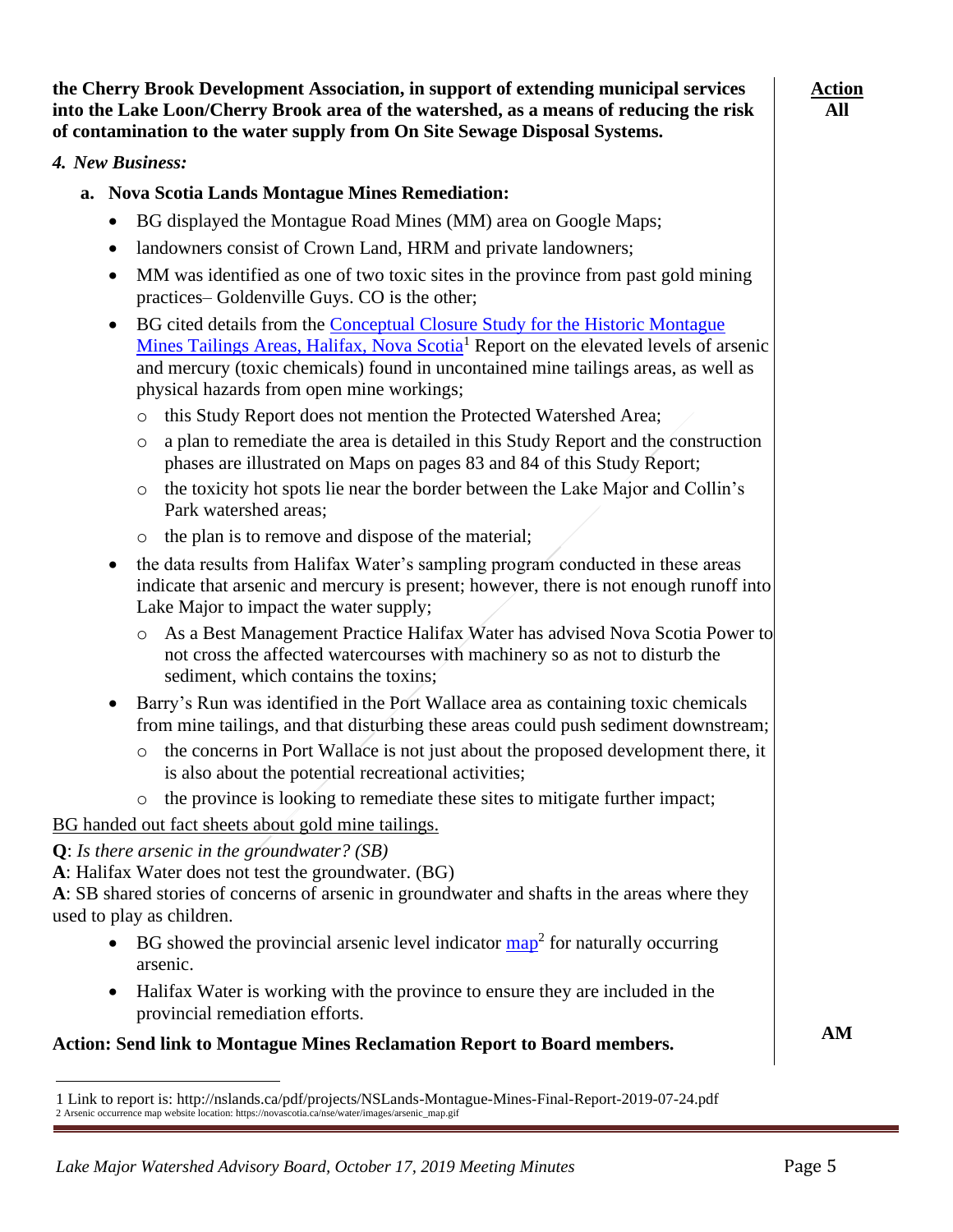### *5. Landowner Questions/Update*

### **a. Halifax Water's Presentation on History of Lake Major Watershed Advisory Board (BG)**

A handout (Item [1.](#page-0-0)[iii\)](#page-0-1) was distributed to the members to follow along with BG's presentation.

- The Lake Major Water Supply Plant (WSP) was built in 1999;
- **Q**: *Why was this area gated off if the plant wasn't built until 1999? (SB)*

**A**: To limit access to the Lake Major pump station which pumped water to Lake Lemont. (JM)

- Water was pumped to the Lake Lemont plant for treatment and the water pumped from Lake Major was used to compensate the lack of supply in Lake Lemont;
	- o Lake Lemont WSP has not been used since December 1998, after the Lake Major WSP was built;
- Long Lake was North Preston's source water supply until 2009 when Lake Major WSP was connected;
- BG explained what a watershed is, the significance of the watershed boundaries and the background on Source Water Protection;
- Lake Major Watershed Development is based on two reports; i.e.; Montreal Engineering Ltd., and H.J. Porter and Associates:
	- o a new road was proposed between East Preston and North Preston as part of the watershed area plan;
	- o Upper Governor Road was built to provide an alternate route to carry vehicles carrying hazardous substances (e.g., oil trucks), avoiding the need to go over Long Lake and to divert traffic outside the watershed area;

#### **Q**: *Is the road being used for those reasons (above)?* (BG)

**A**: No, not for those reasons. The report says that the road was to open up the area for more development of North Preston, which would divert development out of the watershed area; however, no infrastructure was developed along those lands so there was no new development. Other concerns at the time was hog farm effluent being directed into the watercourses and lakes; and homes built with inadequate septic systems. The road is still not paved and there are no lights which has resulted in illegal roadside dumping.

Water and wastewater services are needed in North Preston, Lake Major (Westphal) and Cherry Brook in order to grow, which was the original intention, however that has not happened. The Municipal Planning Strategy and Land Use By-law zoning, which took direction from the reports, was fulfilled in 2006 in so far as the hog farms are all gone now. (WD)

#### **Q**: *Do you regret that?* (AM)

**A**: The community had to move forward. The intentions were great, but it's 40 years later and nothing is done. The younger people are moving out because development is limited. Where are they going to build? Farming was what most of the uneducated people did, and that is now gone due to the restrictions. A lot of the consulting is done for the community but we (North Preston Community members) are not involved. For example, Upper Governor Road is still not paved; a road connecting Simmons Rd. to Johnson Rd., which was promised, was never built because of landowner issues. The community mindset for some people is that the government wants to take our land and do what happened in Africville. You try to do things in a proper fashion, but it is not worth the paper it is written on.

The first MPS came in 1981 and then it was readopted and amended in 1992. It is a condensed version of the Porter and Montreal Engineering reports; 9 volumes from sediment control to